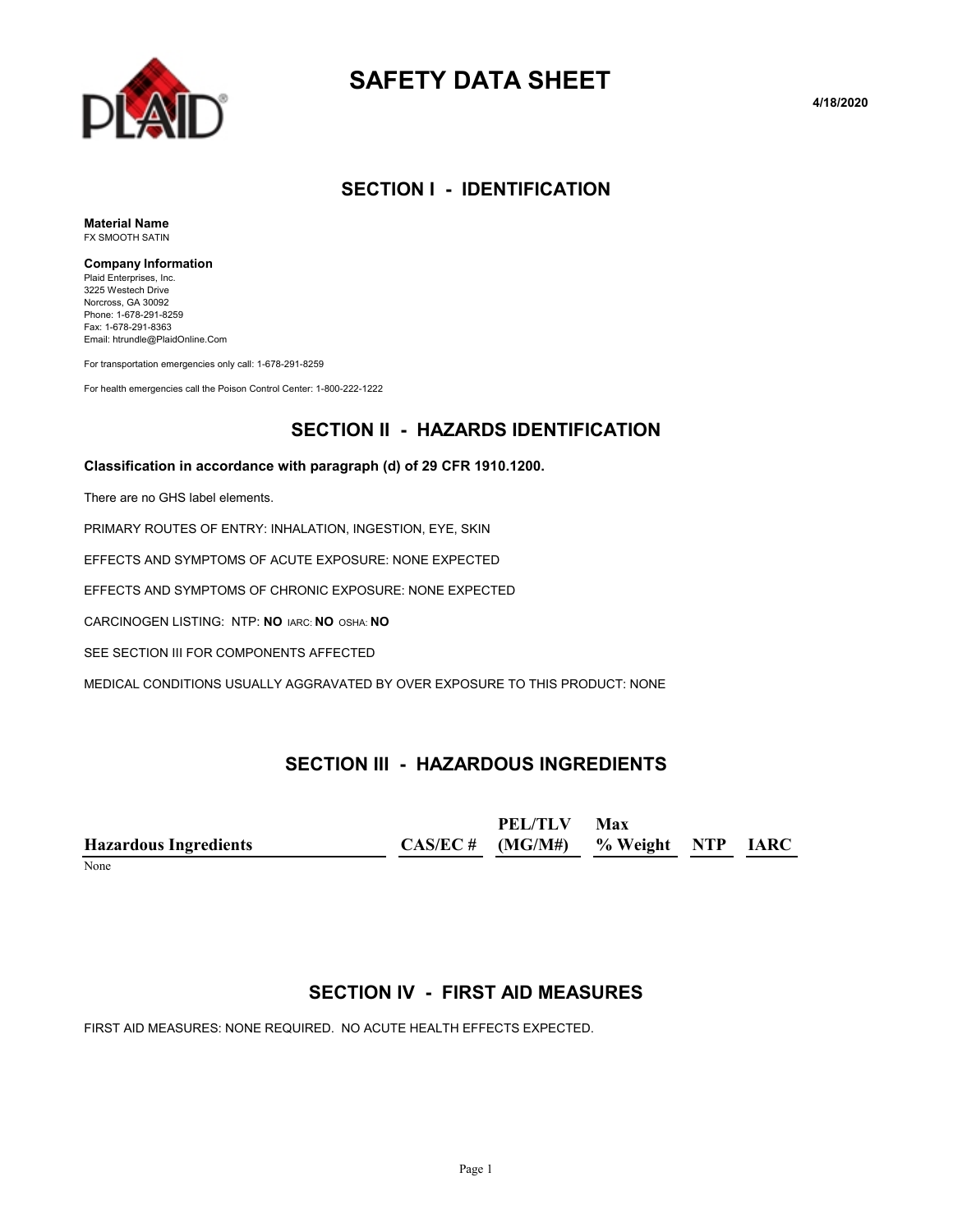### **SECTION V - FIRE FIGHTING MEASURES**

FLASH POINT (METHOD): N/A **AUTOIGNITION TEMPERATURE: N/A** EXPLOSION LIMITS IN AIR (% BY VOLUME): NOT EXPLOSIVE EXTINGUISHING MEDIA: NO SPECIAL MEDIA REQUIRED FIRE FIGHTING PROCEDURES: NO SPECIAL FIRE FIGHTING PROCEDURES REQUIRED UNUSUAL FIRE & EXPLOSION HAZARDS: NOT COMBUSTIBLE

# **SECTION VI - ACCIDENTAL RELEASE MEASURES**

STEPS TO BE TAKEN IN CASE A MATERIAL IS SPILLED: Clean up in accordance with all applicable regulations. Absorb spillage with noncombustible, absorbent material. For waste disposal, see Section XIII

# **SECTION VII - HANDLING AND STORAGE**

PRECAUTIONS TO BE TAKEN DURING STORAGE AND HANDLING: Good industrial hygiene practice requires that exposure be maintained below the TLV. This is preferably achieved through the provision of adequate ventilation. When exposure cannot be adequately controlled in this way, personal respiratory protection should be employed.

# **SECTION VIII - EXPOSURE CONTROLS / PERSONAL PROTECTION**

RESPIRATORY PROTECTION AND SPECIAL VENTILATION REQUIREMENTS: NONE REQUIRED OTHER PROTECTIVE EQUIPMENT (GLOVES, GOGGLES, ETC): NONE REQUIRED WORK/HYGIENE PRACTICES: NONE REQUIRED ENGINEERING CONTROLS: NONE REQUIRED

# **SECTION IX - PHYSICAL AND CHEMICAL PROPERTIES**

BOILING POINT: N/A MELTING POINT: N/A VAPOR PRESSURE: N/A FLASH POINT (METHOD): N/A SPECIFIC VAPOR DENSITY (AIR=1): N/A SPECIFIC GRAVITY: N/A SOLUBILITY IN WATER:<br>SOLUBILITY IN WATER: N/A

REACTIVITY IN WATER: NON-REACTIVE

# **SECTION X - STABILITY AND REACTIVITY**

HAZARDOUS POLYMERIZATION PRODUCTS: N/A STABILITY: STABLE CONDITIONS TO AVOID: N/A INCOMPATIBILITY (MATERIALS TO AVOID): N/A HAZARDOUS DECOMPOSITION PRODUCTS: Carbon monoxide, carbon dioxide and smoke

# **SECTION XI - TOXICOLOGICAL INFORMATION**

ACUTE EFFECTS ASSOCIATED WITH USE OF THIS MATERIAL: NONE EXPECTED The summated LD50 is 23744 mg/kg. The summated LC50 is 21371 mg/cubic meter. This product is not considered to be a known or suspected human carcinogen by NTP, IARC or OSHA (see section III)

# **SECTION XII - ECOLOGICAL INFORMATION**

HARMFUL EFFECTS KNOWN OTHER THAN THOSE ASSOCIATED WITH SUSPENDED INERT SOLIDS IN WATER.

# **SECTION XIII - DISPOSAL CONSIDERATIONS**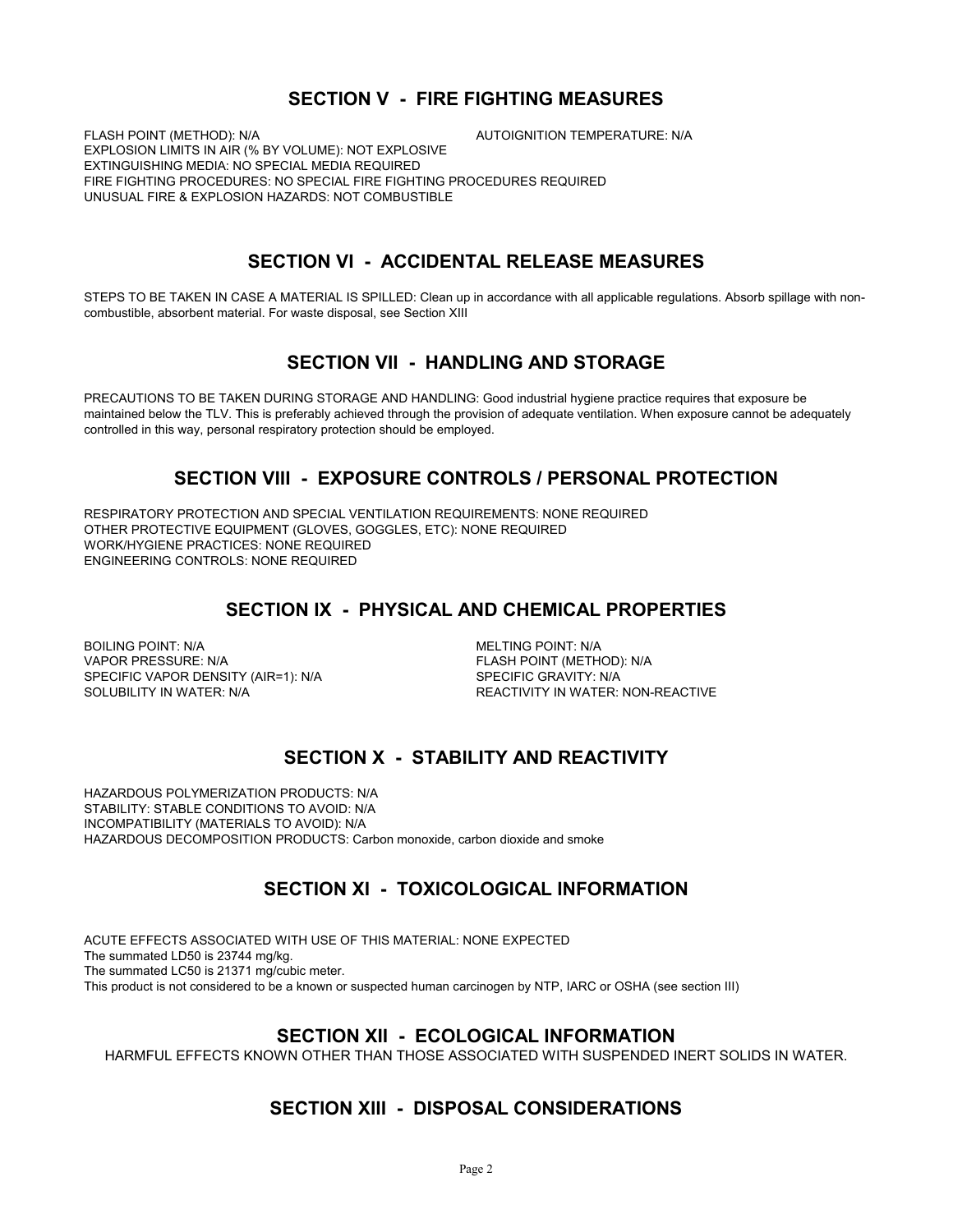RCRA HAZARD CLASS (40 CFR 261): THIS PRODUCT IS NOT CLASSIFIED AS A HAZARDOUS WASTE. WASTE DISPOSAL METHOD: DISPOSE OF IN ACCORDANCE WITH FEDERAL, STATE AND LOCAL REGULATIONS.

# **SECTION XIV - TRANSPORTATION INFORMATION**

U.S. DOT (49 CFR 172.101): THIS IS NOT A HAZARDOUS MATERIAL AS CLASSIFIED BY CFR 172.101.

# **SECTION XV - REGULATORY INFORMATION**

CONTENTS OF THIS SDS COMPLY WITH OSHA HAZARD COMMUNICATION STANDARD 29 CFR 1910.1200

EPA SARA TITLE III CHEMICAL LISTINGS: SECTION 302.4 EXTREMELY HAZARDOUS SUBSTANCES (40 CFR 355): NONE

SECTION 313 TOXIC CHEMICALS (40 CFR 372): NONE

INTERNATIONAL REGULATIONS

CANADIAN WHMIS: THIS PRODUCT IS A CONTROLLED PRODUCT UNDER CANADA'S WORKPLACE HAZARDOUS MATERIALS INFORMATION SYSTEM. IT CONTAINS THE FOLLOWING TOXIC OR HIGHLY TOXIC MATERIALS: AMORPHOUS SILICA PROPYLENE GLYCOL

SUPPLEMENTAL STATE COMPLIANCE INFORMATION:

THIS PRODUCT CONTAINS THE FOLLOWING CHEMICAL(S) LISTED UNDER NEW JERSEY'S RIGHT TO KNOW PROGRAM: AMMONIUM HYDROXIDE AMORPHOUS SILICA PIGMENT WHITE 6 PROPYLENE GLYCOL

THIS PRODUCT CONTAINS THE FOLLOWING CHEMICAL(S) REQUIRING NOTIFICATION TO THE STATE OF WASHINGTON UNDER THEIR CHILDREN'S SAFE PRODUCTS ACT: ALKYLPHENOL ETHOXYLATE

THIS PRODUCT CONTAINS THE FOLLOWING CHEMICAL(S) LISTED IN FLORIDA'S TOXIC SUBSTANCE LIST: AMORPHOUS SILICA IRON OXIDE FUME

THIS PRODUCT CONTAINS THE FOLLOWING CHEMICAL(S) LISTED IN MAINE'S PRIORITY CHEMICAL LIST: NONE

THIS PRODUCT CONTAINS THE FOLLOWING CHEMICALS CONSIDERED BY VERMONT AS BEING OF VERY HIGH CONCERN TO CHILDREN: NONE

THIS PRODUCT CONTAINS THE FOLLOWING CHEMICAL(S) LISTED IN MASSACHUSETTS HAZARDOUS SUBSTANCE LIST: AMMONIUM HYDROXIDE AMORPHOUS SILICA CARBON BLACK IRON OXIDE DUST TITANIUM DIOXIDE

THIS PRODUCT CONTAINS THE FOLLOWING CHEMICAL(S) LISTED ON MICHIGAN'S CRITICAL MATERIALS REGISTER: **NONE** 

THIS PRODUCT CONTAINS THE FOLLOWING CHEMICAL(S) LISTED ON MINNESOTA'S HAZARDOUS SUBSTANCES LIST: CARBON BLACK KAOLIN DUST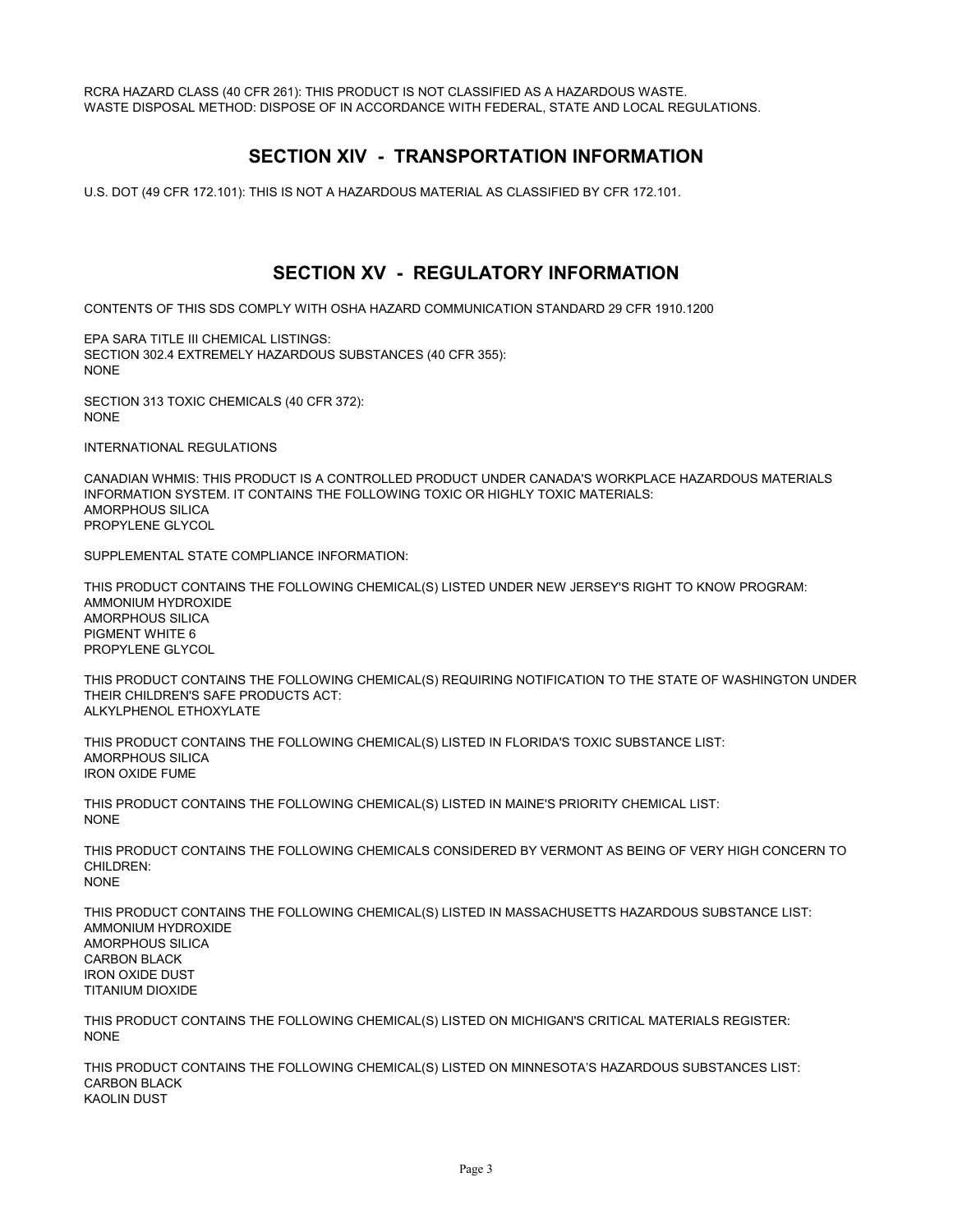PROPYLENE GLYCOL SILICA (SIO2) TITANIUM DIOXIDE

THIS PRODUCT CONTAINS THE FOLLOWING CHEMICAL(S) LISTED IN PENNSYLVANIA'S HAZARDOUS SUBSTANCES LIST: 1,2-PROPANEDIOL AMMONIUM HYDROXIDE CARBON BLACK KAOLIN SILICA TITANIUM OXIDE

#### Under CPSC's consumer product regulations (16CFR1500.3 and 150014), this product has the following required acute and chronic hazard labeling:

**NONE**

# **SECTION XVI - OTHER INFORMATION**

Disclaimer: We believe the statements, technical information and recommendations contained herein are reliable, but they are given without warranty or guarantee of any kind. The information contained in this document applies to this specific material as supplied. It may not be valid for this material if it is used in combination with any other materials. It is the user's responsibility to satisfy oneself as to the suitability and completeness of this information for the user's own particular use.

#### **LAST REVISION DATE: 04/18/2020**

**Prepared by Duke OEM Toxicology**